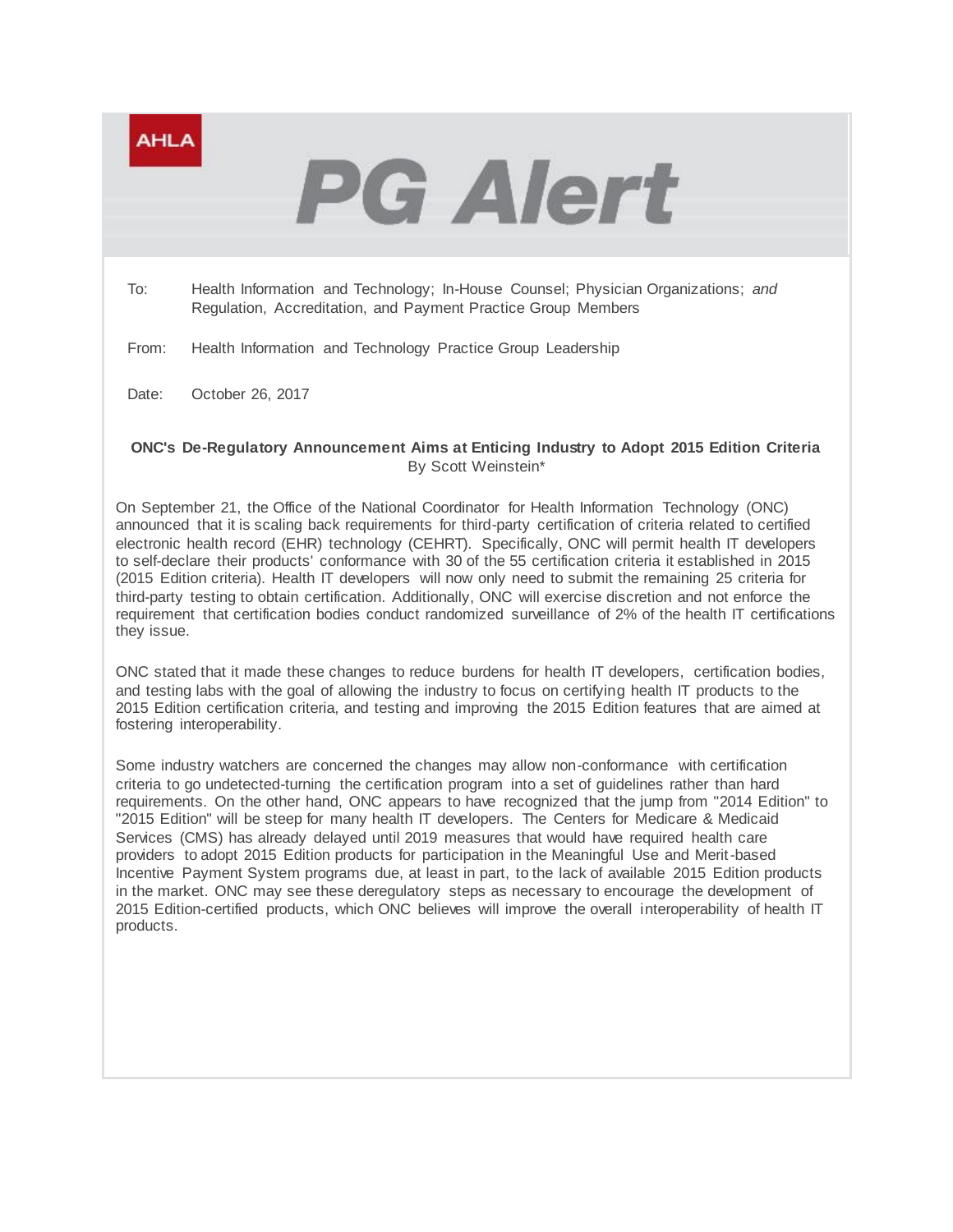# **Background**

The HITECH Act required the U.S. Department of Health and Human Services to create two programs to push forward the adoption and use of EHRs. The first program required ONC to create a certification process under which health IT developers would be able to certify their products' capabilities and conformance with required standards and implementation specifications. The second program required CMS to incentivize health care professionals and hospitals to adopt and "meaningfully use" CEHRT. CMS created measures defining "meaningful use," and established incentive payments and penalties based on whether meaningful use had been demonstrated.

As part of its certification program, ONC created testing labs and certification bodies to ensure that health IT products met ONC certification criteria.

## **Move to Self-Declaration**

Under the 2015 Edition testing requirements, health IT developers will no longer be required to use thirdparty testing labs to test conformance to 30 of the 55 2015 Edition certification criteria as a condition of obtaining certification.

The features for which health IT developers may self-declare compliance include:

- Computerized provider order entry
- Drug-drug, drug-allergy interaction checks
- Offering patient-specific education resources
- Transmission to public health agencies electronic case reporting
- Secure messaging
- Capture of information directly and electronically shared by a patient
- Privacy and security features such as auditable events and tamper resistance, automatic access time-out, trusted connection, and end-user device encryption.

According to ONC, these changes will reduce burdens for health IT developers and testing labs, and allow testing labs and developers to devote more of their resources to focus on interoperability-oriented test criteria. In its announcement, ONC noted that this self-declaration approach is used by other industry testing programs, including the Federal Motor Vehicle Safety Standards and the Federal Communications Commission.